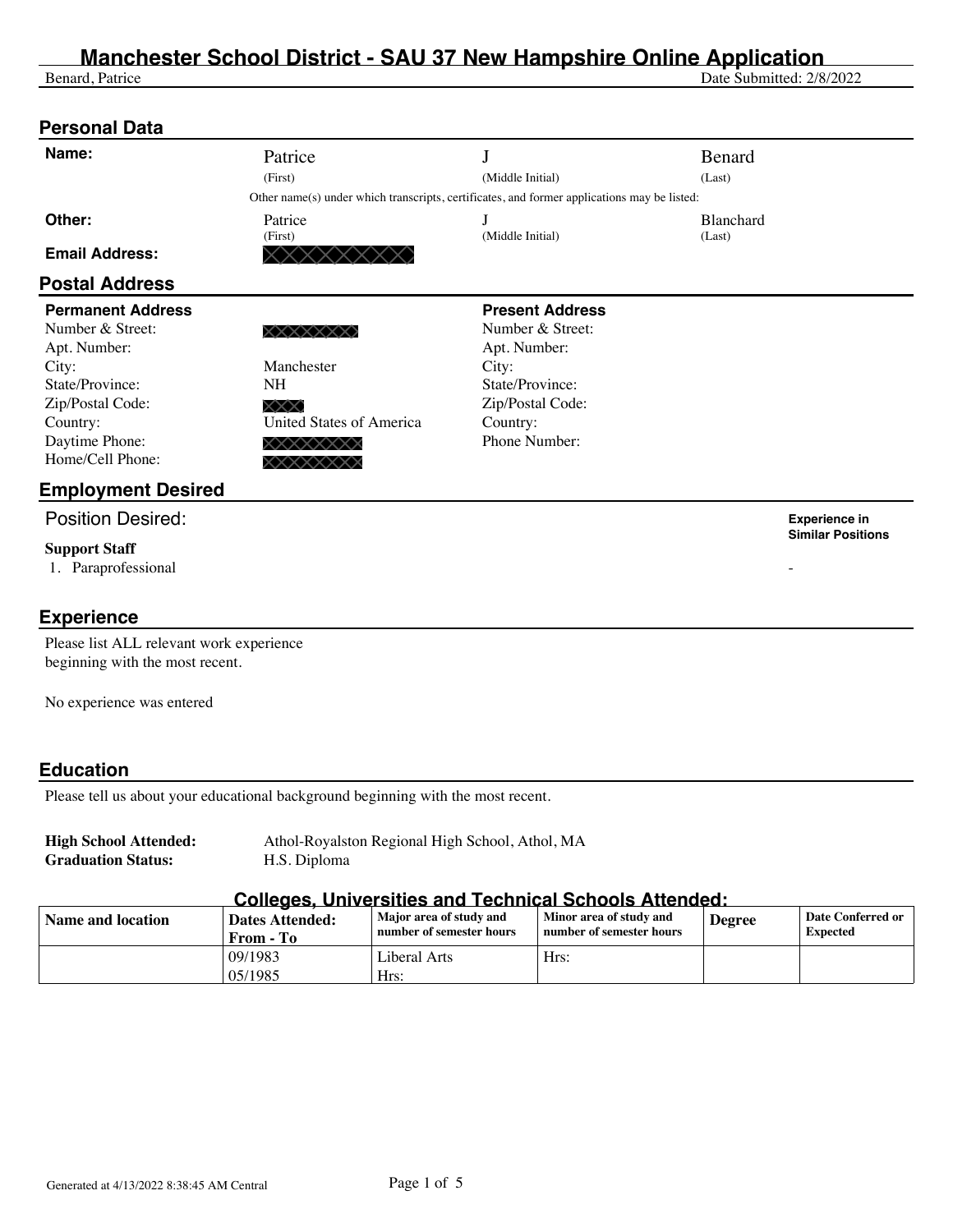# **Manchester School District - SAU 37 New Hampshire Online Application**<br>Benard, Patrice Date Submitted: 2/8/

Date Submitted: 2/8/2022

| Name and location                           | Dates Attended:<br>From - To | Major area of study and<br>number of semester hours | Minor area of study and<br>number of semester hours | <b>Degree</b> | <b>Date Conferred or</b><br><b>Expected</b> |
|---------------------------------------------|------------------------------|-----------------------------------------------------|-----------------------------------------------------|---------------|---------------------------------------------|
| MA - Massachusetts State                    | 09/1985                      | Nursing                                             | Hrs:                                                |               |                                             |
| University, Fitchburg State $\vert$ 05/1986 |                              | Hrs:                                                |                                                     |               |                                             |
| University                                  |                              |                                                     |                                                     |               |                                             |

#### **Statement**

Tip: Use your word processor to copy and paste in your answers. Copy your answers from the word processor and then hit CTRL+V for PC or OpenApple+V for Mac to paste.

1. Please explain how your past personal and professional experience make you a quality candidate for the position for which you are applying.

As a stay-at-home mother of four children for the past 31 years, I have had the opportunity to work with the district in the educations of these children. Three of my children were identified with needs that qualified them for an IEP. Their disabilities included speech delays, sensory processing disorders, nonverbal learning disorder, emotional handicap and a myriad of executive functioning difficulties. I have also had the opportunity to work inside the classroom as a parent volunteer and have been able to help the teachers by working with students who are struggling. Whether it has been helping teach and immigrant child to read, or helping a child who didn't 'feel' like doing the writing prompt go on to write, in cursive, over a page in response to that prompt, I have found that there is always a way to reach a child, if only we take the time to look for the path that works for them. Over the years I have learned to read body language and watch for signals from children that will help me to help then in the manner that is most appropriate. I believe that the job of paraprofessional is the one that most closely aligns with what I have been doing as a parent volunteer in the past.

#### **Language Skills**

Do you know any language other than English? No

#### **Professional References**

|                                   | Reference 1 of 3              | Reference 2 of 3             |
|-----------------------------------|-------------------------------|------------------------------|
| Name:                             |                               |                              |
| School/Org:                       | Green Acres                   | Green Acres                  |
| <b>Current Position:</b>          | RTI Math Intervention Teacher | Teacher                      |
| <b>Home Phone:</b>                |                               |                              |
| <b>Cell Phone:</b>                |                               |                              |
| <b>Work Phone:</b>                |                               |                              |
| <b>Mailing Address:</b>           |                               |                              |
| <b>Email:</b>                     | pmorris@mansd.org             | mrvet@mansd.org              |
| <b>Relationship to Candidate:</b> | Son's Classroom Teacher       | Daughter's Classroom Teacher |
| <b>Years Known:</b>               | $5+$                          | $15+$                        |

#### **Referrals**

#### **How did you hear about employment with us?**

| District Employee   | District Web Site | Newspaper |
|---------------------|-------------------|-----------|
| Other: BOSC Agendas |                   |           |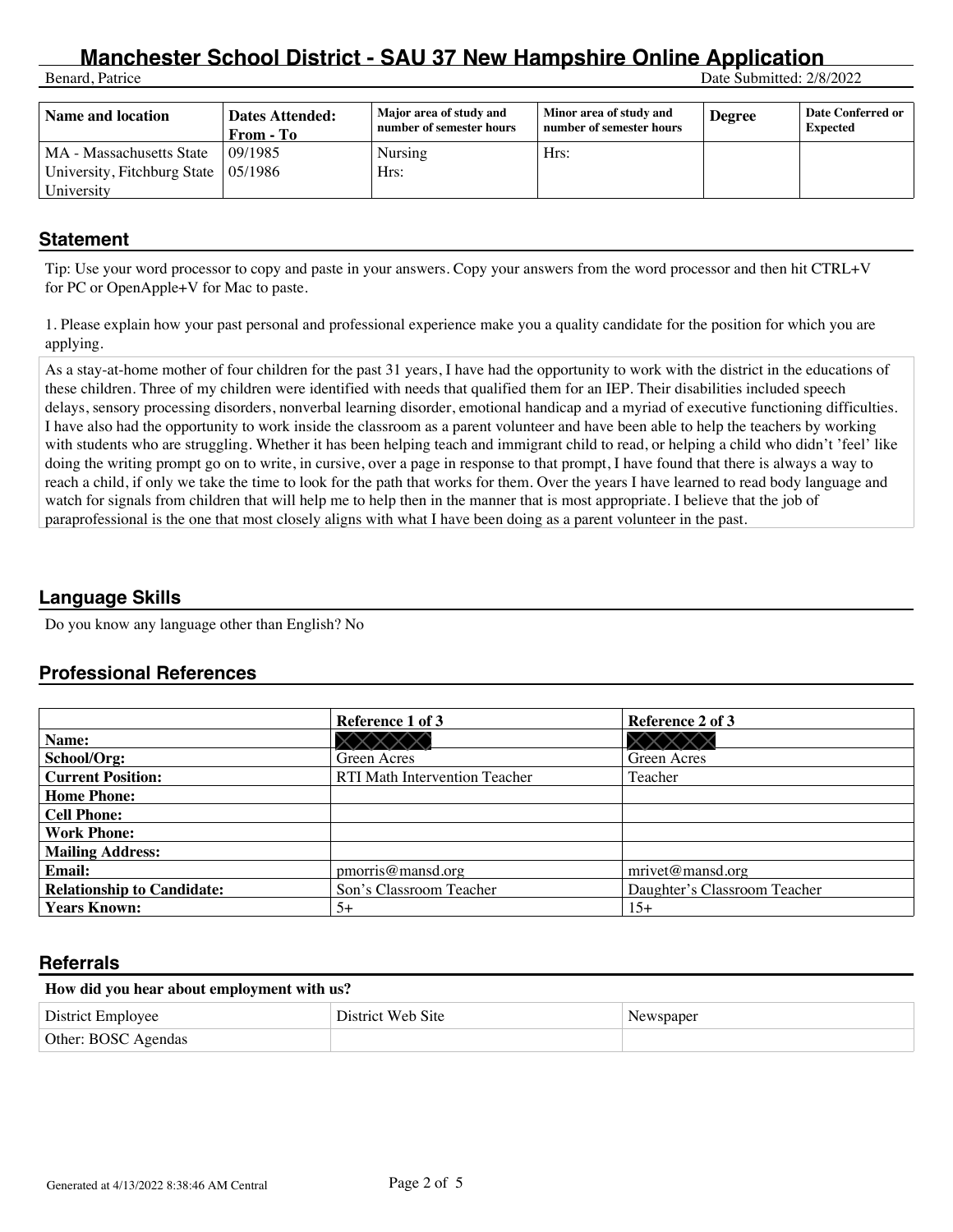## **Manchester School District - SAU 37 New Hampshire Online Application**

Benard, Patrice Date Submitted: 2/8/2022

| <b>Contract Status</b>                                                                                                                          |                |
|-------------------------------------------------------------------------------------------------------------------------------------------------|----------------|
| * Are you currently under contract?                                                                                                             | No             |
| If Yes, which district?                                                                                                                         |                |
| If Yes, when does it expire?                                                                                                                    |                |
| When may your present employer be contacted?                                                                                                    |                |
| <b>Professional Status</b>                                                                                                                      |                |
| * Have you obtained tenure status in any other School District?                                                                                 | No             |
| If Yes, where?                                                                                                                                  |                |
| When?                                                                                                                                           |                |
| * Have you ever been denied tenure?                                                                                                             | No             |
| If Yes, explain:                                                                                                                                |                |
|                                                                                                                                                 |                |
| * Have you ever had a teaching certificate or teaching license revoked or suspended?                                                            | N <sub>o</sub> |
|                                                                                                                                                 |                |
| If Yes, explain:                                                                                                                                |                |
|                                                                                                                                                 |                |
| * Have you ever failed to be rehired, been asked to resign a position, resigned to avoid<br>termination, or terminated from employment?         | N <sub>o</sub> |
| If Yes, explain:                                                                                                                                |                |
|                                                                                                                                                 |                |
| * Are you now or have you ever been on a Federal or State Medicaid Exclusion List?                                                              | No             |
| * Are you a relative of any board member, administrator, or supervisor who is currently<br>serving the School District?                         | No             |
| Name:                                                                                                                                           |                |
| Position:                                                                                                                                       |                |
| Relationship:                                                                                                                                   |                |
|                                                                                                                                                 |                |
| * Can you perform all the essential job function(s) of the position(s) for which you are<br>applying, with or without reasonable accommodation? | Yes            |
|                                                                                                                                                 |                |
|                                                                                                                                                 |                |

## **Legal Information**

| Please note: Applicants are not obligated to disclose sealed or expunged records. |  |
|-----------------------------------------------------------------------------------|--|
| * Are you eligible to work in the United States?                                  |  |
|                                                                                   |  |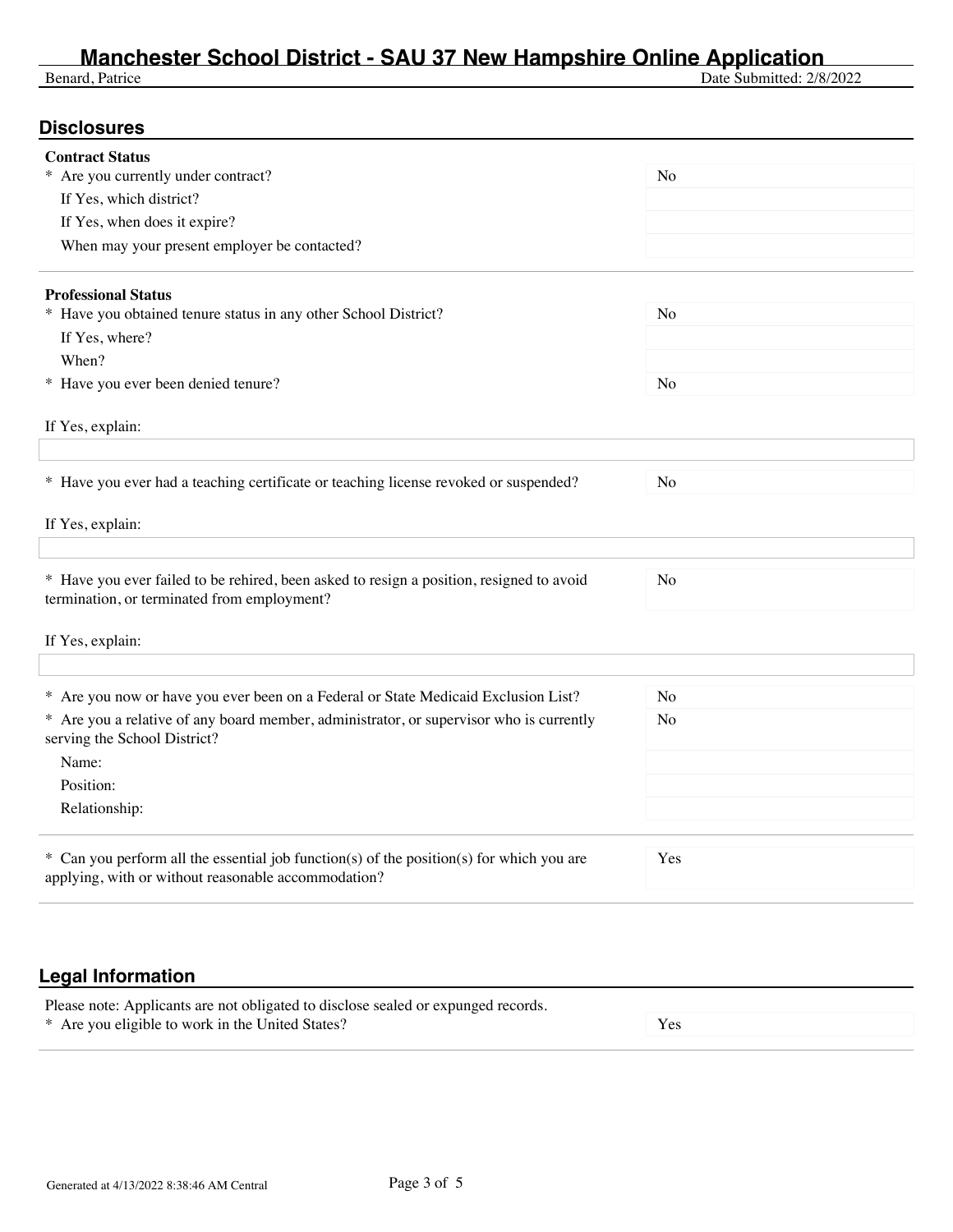## **Manchester School District - SAU 37 New Hampshire Online Application**<br><sup>Benard, Patrice</sup> Date Submitted: 2/8

Date Submitted: 2/8/2022

## **Legal Information continued**  \* Have you ever been convicted of a felony or any criminal act, not including minor traffic offenses? Note: Driving While Intoxicated and Driving Under the Influence are not traffic violations and should be disclosed. No If yes, explain, giving dates and offense: Please Note: A conviction will not necessarily bar you from employment. Facts, such as date of occurrence and rehabilitation will be considered. This information will be used only for job-related purposes and only to the extent permitted by applicable law. \* Have you ever had any indicated finding of child abuse filed in your name? No If yes, explain, giving dates: \* Does your name appear on any Sex Offender Database in any state or country? No

### **Equal Opportunity Employer**

It is the policy of the Manchester Board of School Committee, in its actions, and those of its employees, that there shall be no discrimination on the basis of age, sex, race, color, marital status, physical or mental disability, religious creed, national origin or sexual orientation for employment in, or operation and administration of any program or activity in the Manchester School District. Any individual needing assistance in making application for any opening should contact the Department of Human Resources.

### **Applicant's Acknowledgment and Agreement**

By checking the box below, candidate authorizes the school district to conduct an investigation of candidate pursuant to The School Code to determine whether candidate has been convicted of any criminal or drug offenses as set forth in such statute, and, upon request, agrees to execute an investigation authorization form as a condition for candidate's employment. The School Code also stipulates that the School District perform a check on the Statewide Sex Offender Database. Candidate may not be employed unless such investigations have been initiated.

I certify that the information given by me in this application is true in all respects, and I agree that if the information given is found to be false in any way, it shall be considered sufficient cause for denial of employment or discharge. I authorize the use of any information in the application to verify my statement, and I authorize past employers, all references and any other person to answer all questions asked concerning my ability, character, reputation, and previous employment record. I release all such persons from any liability or damages on account of having furnished such information.